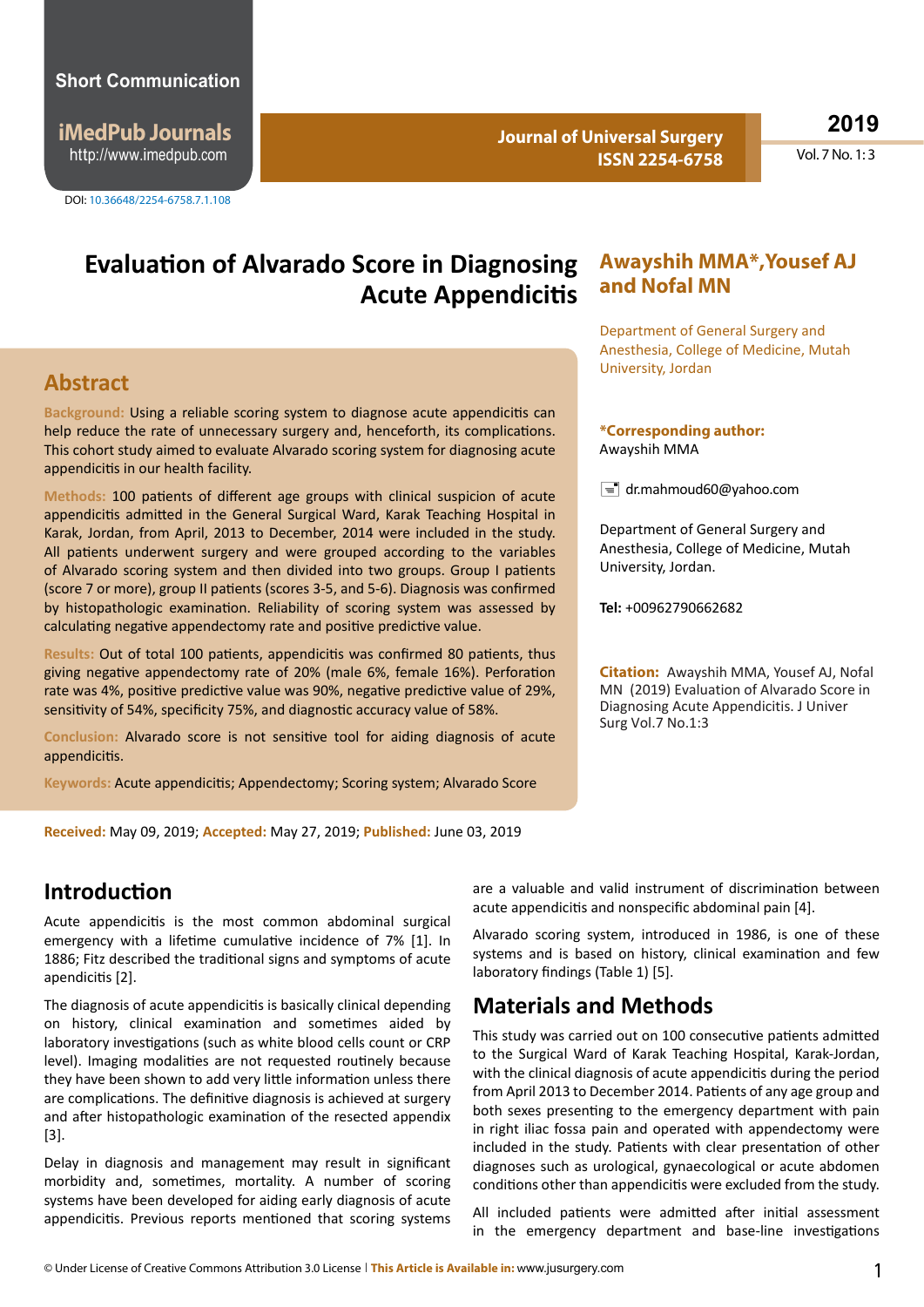including complete blood count, urine routine examination, and serum bilirubin level. Then study format was filled in for each patient by a general surgery officer. The format consisted of general patient demographics and Alvarado score variables. The sums of all the scores were calculated for each patient and according to the results patients were divided into two groups: Group I Alvarado score <7 (low and intermediate suspicion group), and group II Alvarado score  $\geq$  7 (high suspicion group). All the patients underwent appendectomy after variable hours of observation, and the surgical specimens were examined grossly and pathologically. The formats were completed with pathology reports and post operative course.

Finally the sensitivity, specificity, positive predictive value, negative predictive value, and diagnostic accuracy value of Alvarado scoring system were calculated.

### **Results**

Our study was conducted on one hundred consecutive patients with clinical picture of acute appendicitis. Among these patients 44 were female (44%) and 56 were male (56%). The male to female ratio was 1:1.2. Mean age was 22.9 years (range 5-61 years, standard deviation +12.5 years), with median age of 19 years. The frequency distribution of patients according to Alvarado scoring system is shown in Table 2.

In group I we had 52 patients totally: 2 patients (2%) with Alvarado score of 3-5, one female and one male, and both had unremarkable appendix pathology. 50 patients (50%) with Alvarado score of 5-7, 25 males and 25 females: The appendix was perforated in two patients, a 40-year old female and a 8-year old male; gangrenous in one patient: A 13-year old female, and unremarkable in 13 patients: 10 females and 3 males. The remaining cases were mostly purulent appendicitis. The true negative (normal appendix) for group I is, thus, 15 cases.

In group II; 48 patients the score was 7-9: 30 males, and 18 females: The average age was 25.5 years. Migratory pain and right iliac fossa tenderness were found in all patients, anorexia in 30% of patients, nausea and vomiting in all but one patient. The temperature was elevated in all but one patient; the average temperature was 38.1. Leukocytosis was evident in 95% patients;

#### **Table 1** Alvarado scoring system.

| <b>Symptoms</b>                         | <b>Score</b>   |  |
|-----------------------------------------|----------------|--|
| Migratory right iliac fossa pain        | 1              |  |
| Nausea/vomiting                         | $\mathbf{1}$   |  |
| Anorexia                                | 1              |  |
| <b>Signs</b>                            |                |  |
| Tenderness in right iliac fossa         | 2              |  |
| Rebound tenderness in right iliac fossa | $\mathbf{1}$   |  |
| <b>Elevated temperature</b>             | 1              |  |
| Laboratory findings                     |                |  |
| Leukocytosis                            | $\overline{2}$ |  |
| Shift to the left of neutrophils        | 1              |  |
| Total                                   | 10             |  |

**Table 2** Alvarado score distribution among patients.

| <b>Alvarado Score</b> | n   |
|-----------------------|-----|
| $3 - 5$               |     |
| $5 - 7$               | 50  |
| $7-9$                 | 48  |
| <b>Total</b>          | 100 |

**Table 3** Pathology types in 100 appendix specimens.

| <b>Type</b>     | <b>Number of case</b> |
|-----------------|-----------------------|
| Gangrenous      | 30                    |
| <b>Purulent</b> | 37                    |
| Perforated      |                       |
| Catarrhal       | q                     |
| Unremarkable    | 20                    |

**Table 4** Diagnostic accuracy of Alvarado score.

| <b>Group</b>                                                                                                                       | n  | <b>Confirmed</b><br><b>Appendicitis</b> | <b>Normal Appendix</b> |
|------------------------------------------------------------------------------------------------------------------------------------|----|-----------------------------------------|------------------------|
| I (Alvarado score<br>$\geq$ 7)                                                                                                     | 48 | 43 (True positive)                      | 5 (False positive)     |
| II (Alvarado score<br>$\leq 7$                                                                                                     | 52 | 37 (False negative)                     | 15 (True negative)     |
| Sensitivity 54% Specificity 75%<br>Positive predictive value 90%<br>Negative predictive value 29%<br>Diagnostic accuracy value 58% |    |                                         |                        |

average 13,200 without left shift.The appendix was perforated in two male patients and unremarkable in five patients (the false positive), gangrenous in 29, and purulent in 12.

The appendix was normal or unremarkable in 20 (14 females, 6 males) patients which mean a 20% negative appendectomy rate, and perforated in four (three males, one female) patients; perforation rate 4%. The pathology results are shown in Table 3.

In this study, the sensitivity of Alvarado score was 54%, specificity 75%, positive predictive value 90%, negative predictive value 29%, and diagnostic accuracy value 58% as shown in Table 4.

#### **Discussion**

Although it is the most common cause of acute abdomen, acute appendicitis remains a challenging diagnosis because it is primarily a clinical diagnosis with a long list of differential diagnoses. The negative appendectomy rate in this series was 20% which is congruent with the rates reported in the literature of 8% to 33% [6]. Clinical scoring systems proved to be useful in the diagnosis of some surgical conditions. In the past few years deferent scoring systems developed to help diagnosis of acute apendicitis [7]. Although, many scoring systems advocated but most are sophisticated and difficult to implement in the real clinical situation [7]. On the other hand, Alvarado scoring system is a simple system that can be used easily in the clinic or emergency department [5]. To be helpful, the scoring system must be both sensitive and specific. The sensitivity in this study was 54% which is similar to that reported by Al Hashemy and Seleem [6] and lower than that reported by Lone et al of 88% [8]. The positive predicative value 90% in this study is close to that of other studies which may actually reflect the high prevalence of acute appendicitis [9,10]. Negative predictive value was 29%,